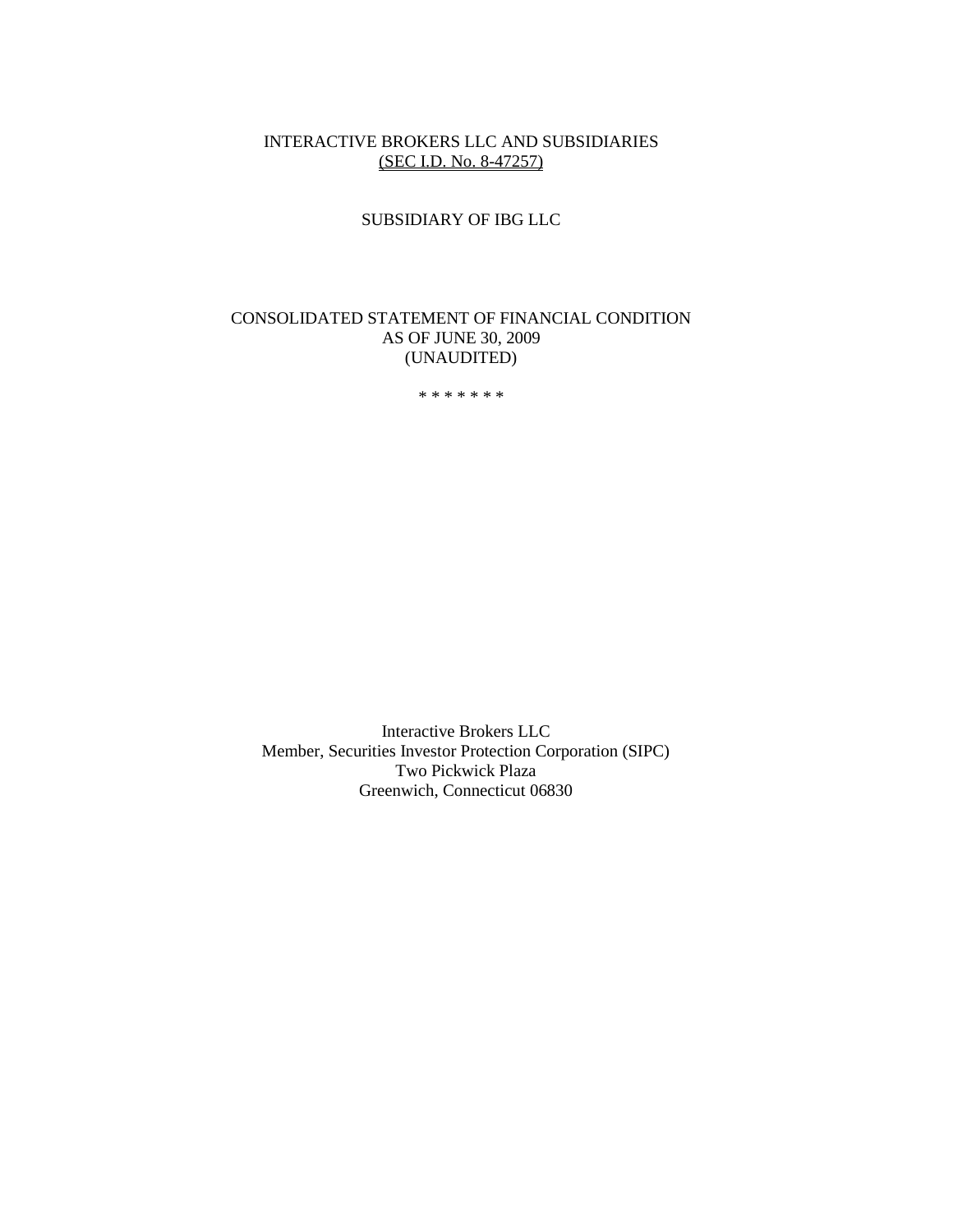# **INTERACTIVE BROKERS LLC AND SUBSIDIARIES**

# **CONSOLIDATED STATEMENT OF FINANCIAL CONDITION (UNAUDITED) As of June 30, 2009**

#### **Assets**

| Cash and cash equivalents                                          | \$ | 61,810,002     |
|--------------------------------------------------------------------|----|----------------|
| Cash and securities - segregated for regulatory purposes           |    | 6,172,548,246  |
| Securities borrowed from an affiliate                              |    | 947,178,923    |
| Securities purchased under agreements to resell                    |    | 445,179,996    |
| Deposits with clearing organizations                               |    | 3,603,373      |
| Other receivables:                                                 |    |                |
| Customers (net of allowance for doubtful accounts of \$16,579,428) |    | 2,218,627,057  |
| Brokers, dealers and clearing organizations                        |    | 240,419,928    |
| <b>Affiliates</b>                                                  |    | 50,508,757     |
| Interest                                                           |    | 7,452,757      |
| Other assets                                                       |    | 39,775,475     |
| Total assets                                                       | S. | 10.187.104.514 |
|                                                                    |    |                |

# **Liabilities and members' capital**

| Liabilities:                                             |                     |
|----------------------------------------------------------|---------------------|
| Payable to customers                                     | \$<br>9,041,373,400 |
| Securities loaned to an affiliate                        | 148, 104, 399       |
| Short-term borrowings                                    | 1,951,527           |
| Other payables:                                          |                     |
| Brokers, dealers and clearing organizations              | 56,923,256          |
| Accounts payable, accrued expenses and other liabilities | 38,767,450          |
| <b>Affiliates</b>                                        | 35, 319, 813        |
| Interest                                                 | 2,836,240           |
|                                                          | 9,325,276,085       |
| Members' capital                                         | 861,828,429         |
| Total liabilities and members' capital                   | 10,187,104,514      |

See accompanying notes to the unaudited consolidated statement of financial condition.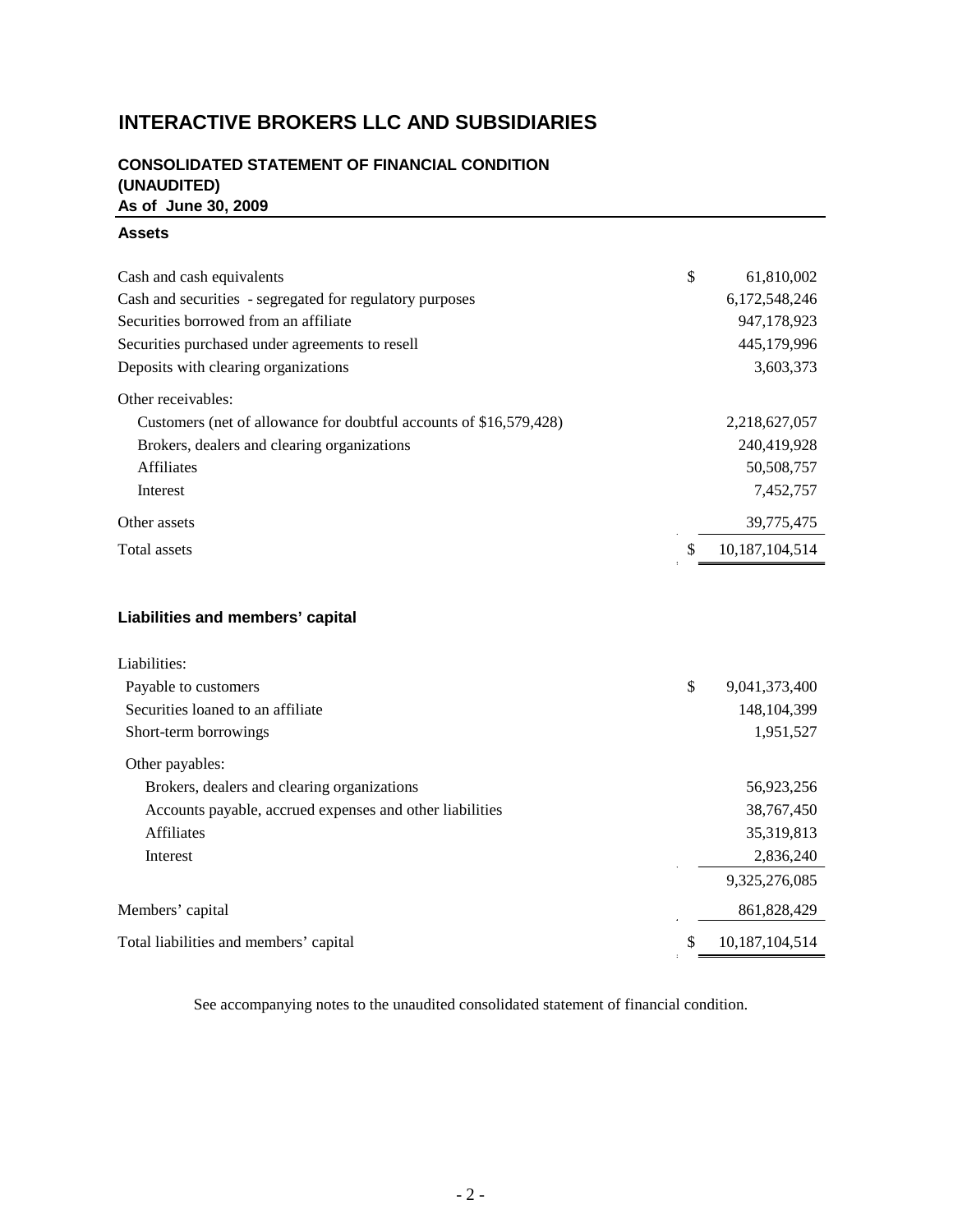# **1. ORGANIZATION AND NATURE OF BUSINESS**

Interactive Brokers LLC ("IBLLC"), together with its wholly-owned subsidiaries (the "Company"), a Connecticut limited liability company, is a broker-dealer registered under the Securities Exchange Act of 1934 and is a member of the Financial Industry Regulatory Authority ("FINRA") and various securities and commodities exchanges. The Company is also a member of the National Futures Association and a registered Futures Commission Merchant. The Company executes and clears securities and commodities transactions for customers. Certain transactions are cleared through other clearing brokers. Accordingly, the Company carries security accounts for customers and is subject to the requirements of Rule 15c3-3 under the Securities Exchange Act of 1934 pertaining to the possession or control of customer-owned assets and reserve requirements. The Company also carries customer commodity accounts and is subject to the segregation requirements pursuant to the Commodity Exchange Act.

The Company's subsidiary is FutureTrade Technologies LLC ("FTT"), a technology solutions provider to hedge funds and other institutional investors, and its wholly-owned subsidiary, Interactive Brokers Corp. ("IB Corp."), which is a registered broker-dealer.

The Company is 99.9% owned by IBG LLC ("IBG LLC" or "the Group"). In addition to the Company, the Group is comprised of the following companies: Timber Hill LLC ("THLLC"), Timber Hill Europe AG ("THE"), Timber Hill Securities Hong Kong Limited ("THSHK"), Timber Hill Australia Pty Limited ("THA"), Timber Hill Canada Company ("THC"), Interactive Brokers Canada Inc. ("IBC"), Interactive Brokers (U.K.) Limited ("IBUK") and Interactive Brokers Securities Japan, Inc. ("IBSJ"), among others..

The Group is consolidated into Interactive Brokers Group, Inc. ("IBG, Inc."), which first issued shares of common stock in its Initial Public Offering ("IPO") in May 2007. See Note 7 for additional information regarding the IPO.

# **2. SIGNIFICANT ACCOUNTING POLICIES**

#### *Basis of Presentation*

This unaudited consolidated statement of financial condition is presented in U.S. dollars and has been prepared in conformity with the FASB Accounting Standards Codification, which became effective as of July 1, 2009 and applies to all financial statements issued after September 15, 2009. The Codification replaced the previous four level Generally Accepted Accounting Principles ("GAAP") hierarchy of authoritative accounting and reporting guidance ("Levels A through D"), other than the rules and interpretive releases of the SEC, with two levels, "authoritative" and "nonauthoritative". Authoritative guidance is comprised of literature issued by the FASB and its predecessor organizations, as presented in the Codification. The ASC is comprised of four (4) principal "Areas" - Presentation, Financial Statement Line Items, Broad Transactions and Industry Content. Non-authoritative guidance is comprised of all "non-grandfathered, non-SEC accounting literature" not included in the Codification. The preparation of financial statements in conformity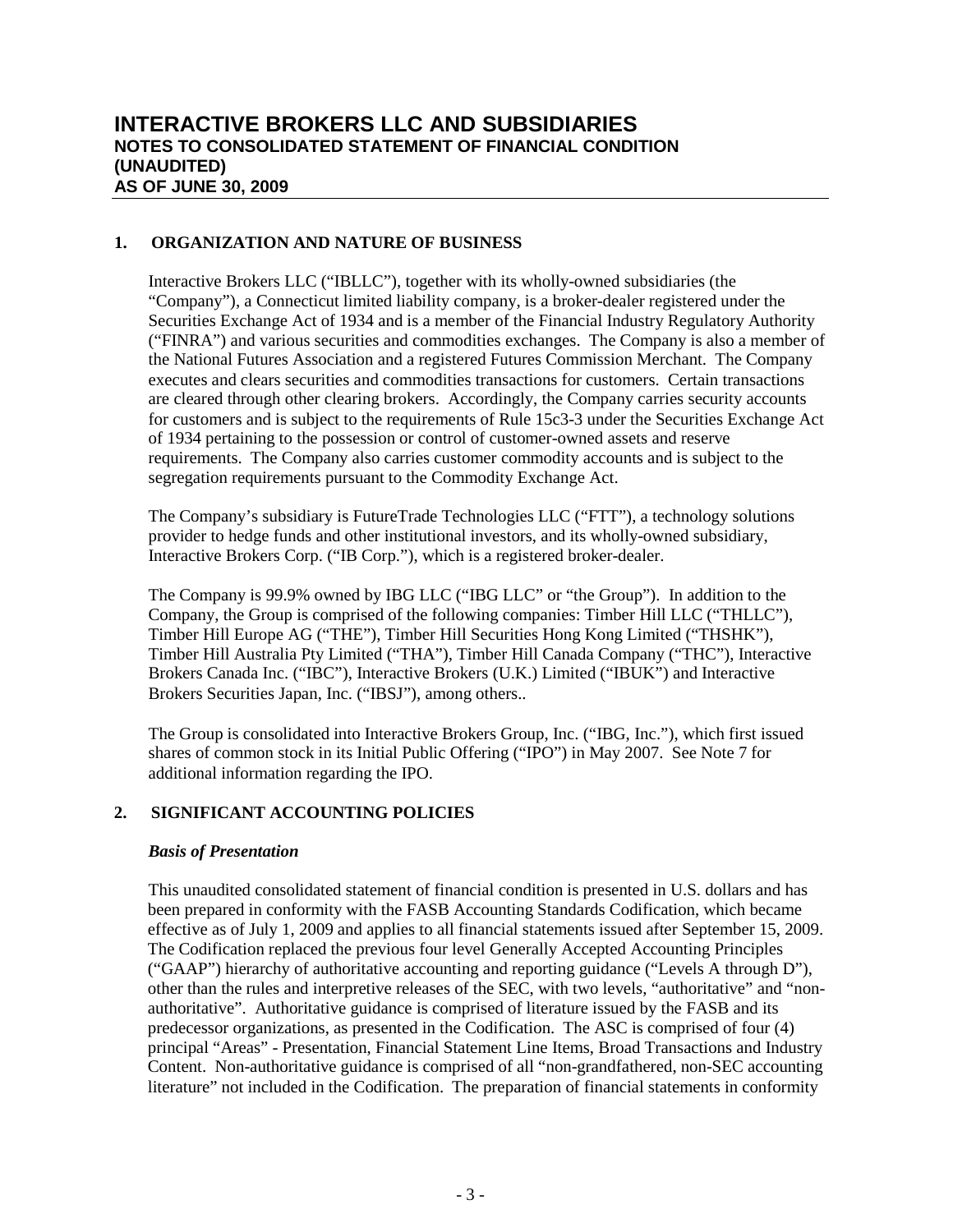with the Codification requires management to make estimates and assumptions that affect the reported amounts and disclosures in the unaudited consolidated statement of financial condition and accompanying notes. Estimates, by their nature, are based on judgment and available information. Therefore, actual results could differ materially from those estimates. Such estimates include the estimated fair value of financial instruments, the estimated useful lives of property and equipment, compensation accruals, allowance for doubtful accounts and estimated contingency reserves.

# *Fair Value*

At June 30, 2009, substantially all of the Company's assets and liabilities, including financial instruments, were carried at fair value based on market prices, as published by exchanges and clearinghouses, or were assets which are short-term in nature and were carried at amounts that approximate fair value.

The Company applies the fair value hierarchy of ASC 820, Fair Value Measurements and Disclosures (formerly SFAS No. 157), to prioritize the inputs to valuation techniques used to measure fair value. The hierarchy gives the highest priority to unadjusted quoted prices in active markets for identical assets and liabilities and the lowest priority to unobservable inputs. The three levels of the fair value hierarchy are:

- Level 1 Unadjusted quoted prices in active markets that are accessible at the measurement date for identical, unrestricted assets or liabilities;
- Level 2 Quoted prices in markets that are not considered to be active or financial instruments for which all significant inputs are observable, either directly or indirectly; and
- Level 3 Prices or valuations that require inputs that are both significant to fair value measurement and unobservable

In determining fair value, all financial instruments, except currency forward contracts, which are classified as Level 2 financial instruments, are classified within Level 1 of the fair value hierarchy. Level 1 financial instruments, which are valued using quoted market prices as published by exchanges and clearing houses or otherwise broadly distributed in active markets, include Canadian government obligations, included in deposits with clearing organizations, in the unaudited consolidated statement of financial condition. Currency forward contracts are classified as Level 2 financial instruments as such instruments are not exchange-traded.

The following tables set forth, by level within the fair value hierarchy, financial instruments owned and financial assets and liabilities at fair value as of June 30, 2009. As required by ASC 820, assets and liabilities are classified in their entirety based on the lowest level of input that is significant to the fair value measurement.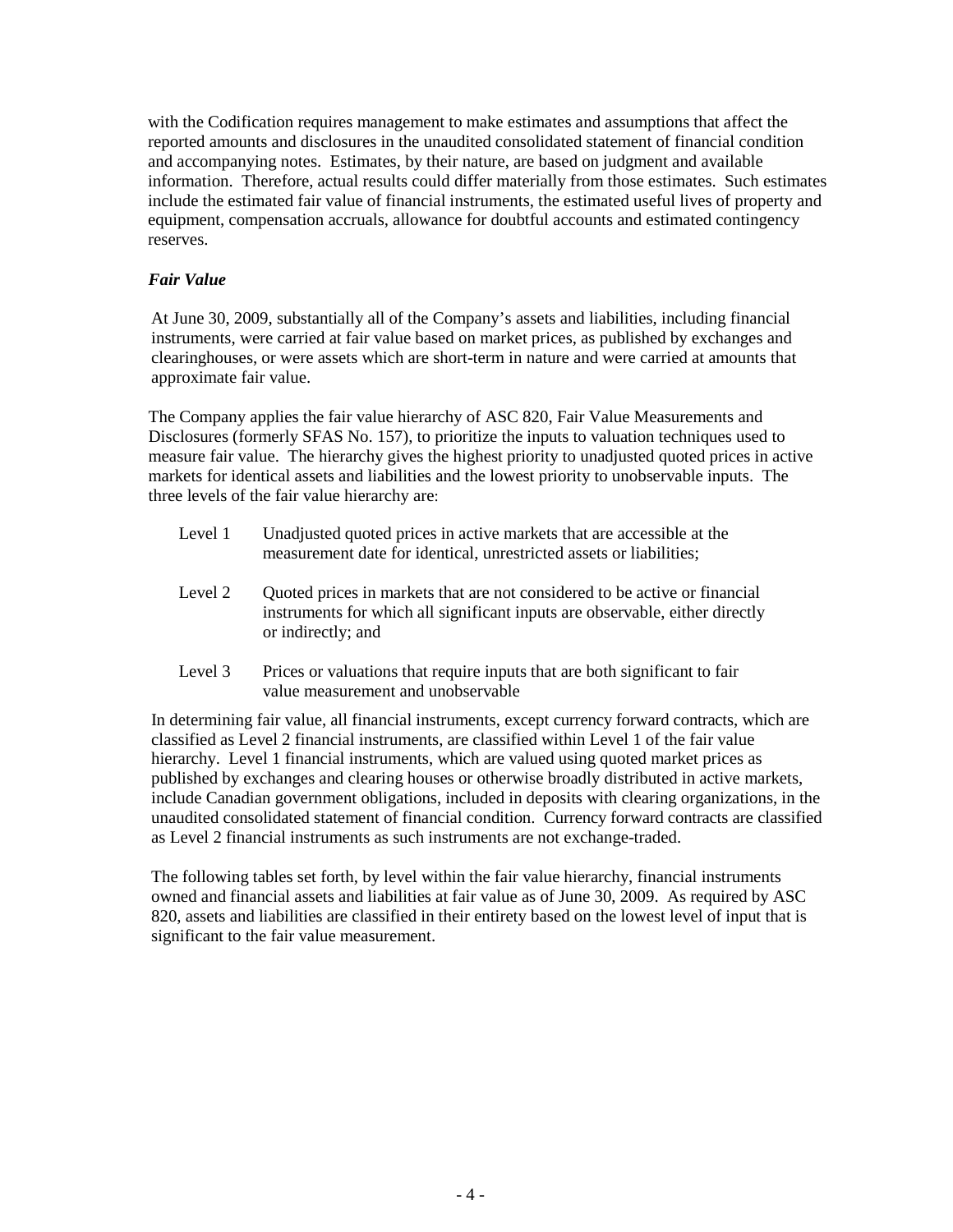|                                                              | Financial Assets, At Fair Value as of June 30, 2009 |                                                          |         |                 |
|--------------------------------------------------------------|-----------------------------------------------------|----------------------------------------------------------|---------|-----------------|
|                                                              | <b>Level I</b>                                      | Level 2                                                  | Level 3 | Total           |
| Cash and securities segregated for regulatory purposes       | \$407,261,750                                       | \$                                                       | \$<br>- | \$407,261,750   |
| Deposits with clearing organizations                         | 2,578,781                                           |                                                          |         | 2,578,781       |
| Receivables from brokers, dealers and clearing organizations |                                                     | 3,248,241                                                |         | 3,248,241       |
|                                                              | \$409,840,531                                       | 3.248.241                                                | \$      | \$413,088,772   |
|                                                              |                                                     | Financial Liabilities, At Fair Value as of June 30, 2009 |         |                 |
|                                                              | <b>Level I</b>                                      | Level 2                                                  | Level 3 | Total           |
| Payables to brokers, dealers and clearing organizations      | \$<br>$\overline{\phantom{0}}$                      | 3.248.241<br>\$                                          | \$<br>٠ | \$<br>3.248.241 |
|                                                              |                                                     | 3.248.241                                                | \$      | 3.248.241<br>\$ |

# *Principles of Consolidation*

The unaudited consolidated statement of financial condition includes the accounts of the Company and its wholly-owned subsidiaries. The Company's policy is to consolidate all entities of which it owns more than 50% unless it does not have control. All inter-company balances and transactions have been eliminated. The Company would also consolidate any Variable Interest Entities ("VIEs") pursuant to ASC 860*, Transfers and Servicing* and ASC 810 (which incorporate provisions from former FASB Interpretation ("FIN") No. 46(R)) of which it is the primary beneficiary. The Company currently is not the primary beneficiary of any such entities and therefore no VIEs are included in the unaudited consolidated financial statements.

At June 30, 2009, \$5,395,460 of assets and \$2,915,301 of liabilities were attributable to a consolidated subsidiary. The members' capital of this subsidiary was \$2,480,159 at June 30, 2009.

#### *Cash and Cash Equivalents*

The Company defines cash equivalents as short-term, highly liquid securities and cash deposits with original maturities of three months or less.

# *Cash and Securities — Segregated for Regulatory Purposes*

The Company is obligated by rules mandated by its primary regulators including the Securities and Exchange Commission ("SEC") and the Commodities Futures Trading Commission ("CFTC") to segregate or set aside cash or qualified securities to satisfy such regulations, which regulations have been promulgated to protect customer assets. In addition, the Company is a member of various clearing organizations at which cash or securities are deposited as required to conduct day-to-day clearance activities. The Company maintains segregated accounts at major money-center banks. At June 30, 2009, the Company had more than 10% of its total cash and securities segregated for regulatory purposes at each of four of these banks.

#### *Securities Borrowed and Securities Loaned*

The Company borrows and loans securities in order to facilitate customer settlements. Securities borrowed and securities loaned are recorded at the amount of cash collateral advanced or received. Securities borrowed transactions require the Company to provide the counterparty with collateral which may be in the form of cash, letters of credit, or other securities. With respect to securities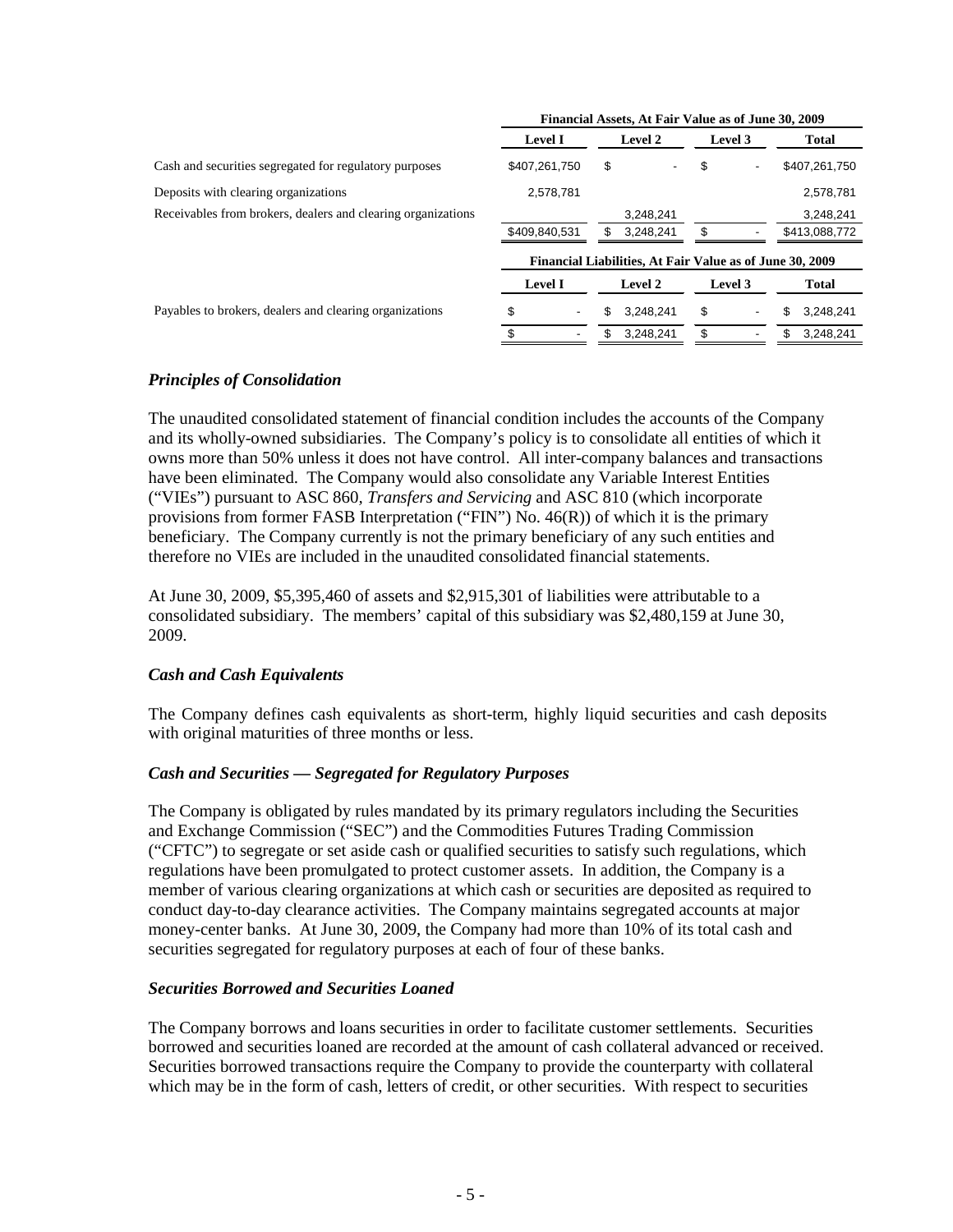loaned, the Company receives collateral which may be in the form of cash or other securities in an amount generally in excess of the fair value of the securities loaned.

The Company monitors the market value of securities borrowed and loaned on a daily basis, with additional collateral obtained or refunded as required contractually. Receivables and payables with the same counterparty are not offset in the unaudited consolidated statement of financial condition.

#### *Securities Purchased Under Agreements to Resell*

Securities purchased under agreements to resell are treated as collateralized financing transactions and are carried at contract value plus accrued interest. The Company's policy is to obtain possession of collateral, with a market value equal to or in excess of the principal amount loaned under resale agreements. To ensure that the market value of the underlying collateral remains sufficient, this collateral is valued daily with additional collateral obtained or excess collateral returned when appropriate, as required through contractual provisions.

Securities received as collateral consisted of U.S. Treasury Bills and Treasury Notes. In the normal course of business, these securities have been deposited with clearing organizations, and segregated for regulatory purposes.

# *Financial Instruments*

# *Deposits with Clearing Organizations*

Deposits with clearing organizations consist of cash and securities owned by the Company which have been deposited with clearing organizations in the normal course of business. These securities consisted of Canadian Treasury Bills, carried at amortized cost, which approximate fair value. These transactions are recorded on a trade date basis. At June 30, 2009, the Company had \$1,024,592 in cash and \$2,578,781 in Canadian Treasury Bills that were pledged with the Company's clearing organizations.

#### *Currency forward and swap contracts*

The Company enters into currency swap contracts for customer funds denominated in foreign currencies to obtain U.S. dollars, with a locked-in rate of return, which are deposited with U.S. banks in order to satisfy regulatory segregation requirements. The Company also executes currency forward and swap contracts on behalf of its affiliates. These transactions are recorded on a trade date basis at fair value based on quoted market prices. A currency forward contract is an agreement to exchange a fixed anount of one currency for a specified amount of a second currency at a specified future date. A currency swap contract is an agreement to exchange a fixed amount of one currency for a specified amount of a second currency at the outset and in reverse at completion of the swap term. Interest rate differences between currencies are captured in the contractual swap rates. The fair value of the Company's open currency forward contracts at June 30, 2009 were \$3,172,743 and \$4,968,870, which represent mark-to-market gains and losses on currency forward contracts, respectively.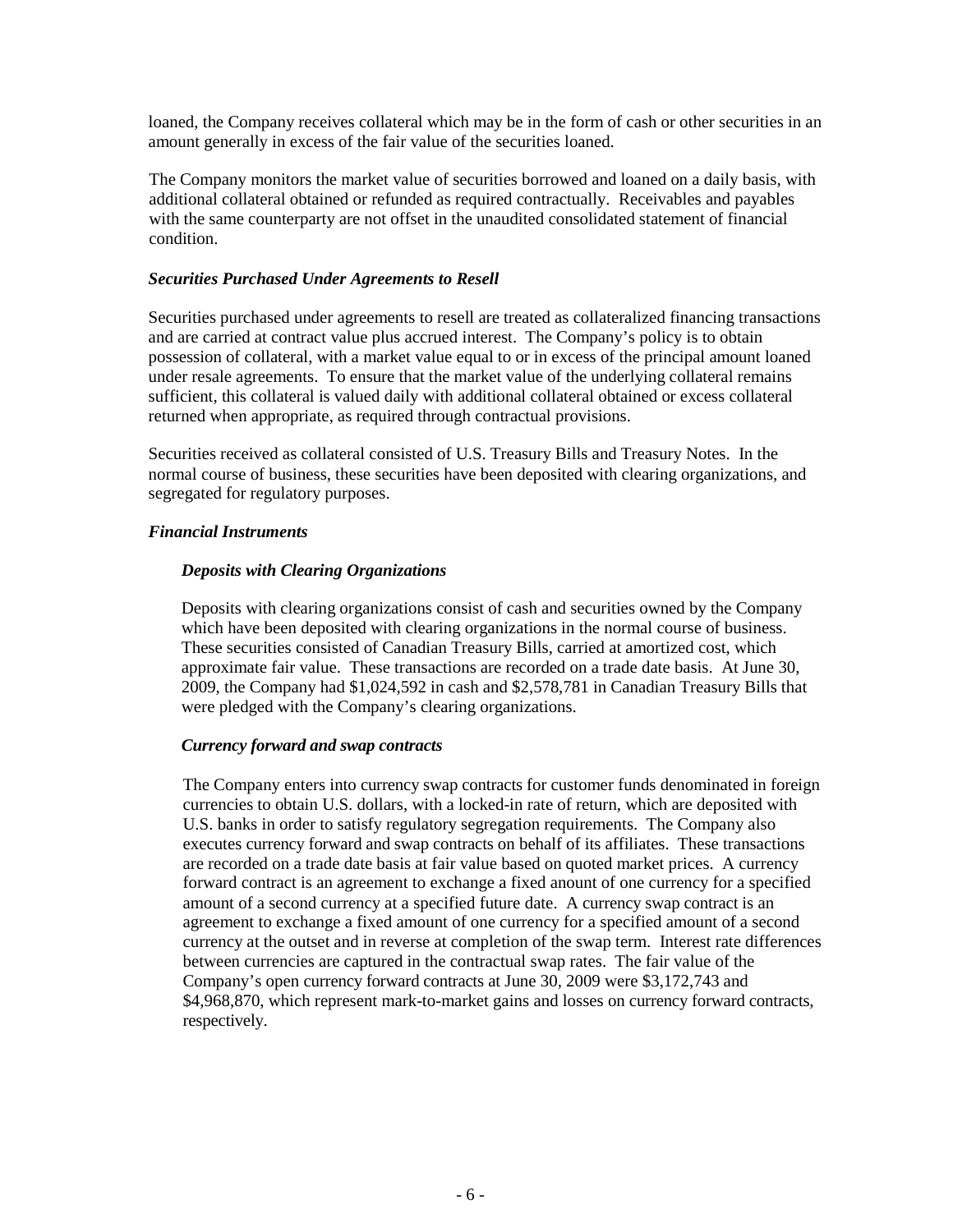# *Foreign Currency Translation*

Foreign currency denominated assets and liabilities are translated into U.S. Dollars at the periodend exchange rates. Foreign currency denominated revenues and expenses are translated at the exchange rates in effect at the transaction dates.

## *Customer Receivables and Payables*

Customer securities transactions are recorded on a settlement date basis and customer commodities transactions are recorded on a trade date basis. Receivables from and payables to customers include amounts due on cash and margin transactions, including futures contracts transacted on behalf of the Company's customers. Securities owned by customers, including those that collateralize margin or other similar transactions, are not reflected on the unaudited consolidated statement of financial condition.

Receivables from institutional non-cleared customers and payables for execution and clearing fees and expenses are recorded as fees receivables and fees payable, which are included in other assets and accounts payable, accrued expenses and other liabilities on the unaudited consolidated statement of financial condition, respectively.

# *Receivables from and Payables to Brokers, Dealers and Clearing Organizations*

Receivables from brokers, dealers and clearing organizations include amounts receivable for securities not delivered by the Company to the purchaser by the settlement date ("fails-to-deliver") and margin deposits. Payables to brokers, dealers and clearing organizations include amounts payable for securities not received by the Company from a seller by the settlement date ("fails-toreceive"). Receivables and payables to brokers, dealers and clearing organizations also include amounts related to futures contracts executed on behalf of the Company's customers.

#### *Stock-Based Compensation*

The Company follows ASC 718, *Compensation – Stock Compensation* (formerly SFAS No. 123(R)), to account for its stock-based compensation plans. ASC 718 requires all share-based payments to employees to be recognized in the financial statements using a fair value-based method. As a result, the Company expenses the fair value of stock granted to employees over the related vesting period.

#### *Goodwill and Intangible Assets*

In connection with the Company's acquisition of FutureTrade Technologies LLC, the Company recorded goodwill and other intangible assets. A judgmental aspect of accounting for goodwill and intangible assets is whether an impairment in the asset has been sustained. As of June 30, 2009 these assets were not impaired. The Company performs an annual evaluation for impairment. At June 30, 2009, intangible assets of \$248,085 and goodwill of \$551,048 were included in other assets on the unaudited consolidated statement of financial condition.

# *Property, Equipment and Software Costs*

Property, equipment and software consist primarily of technology hardware, software, internally developed software and leasehold improvements. Property and equipment are reported at historical cost, net of accumulated depreciation and amortization. Depreciation and amortization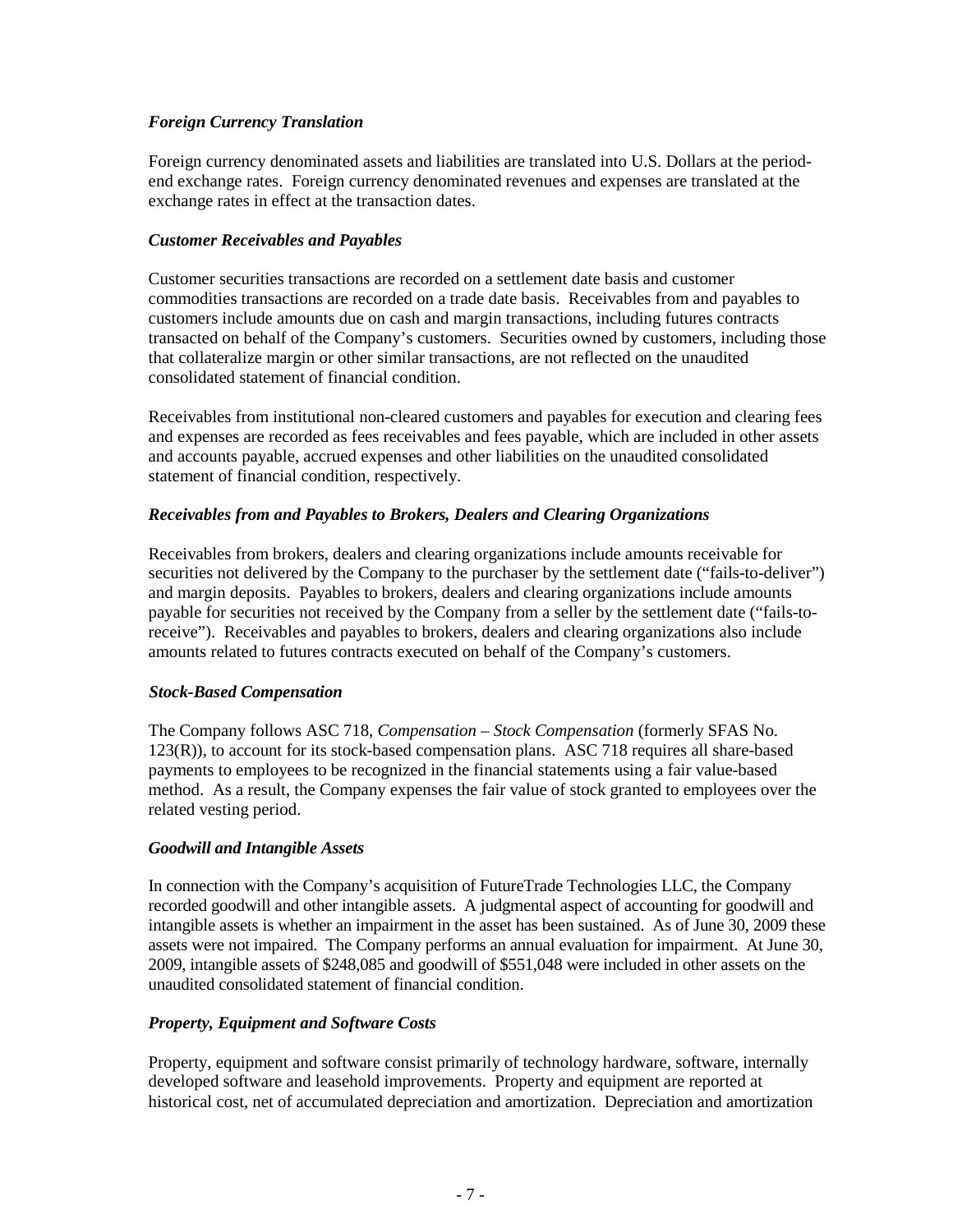are computed using the straight-line method. Equipment is depreciated over the estimated useful lives of the assets, while leasehold improvements are amortized over the lesser of the estimated economic useful life of the asset or the term of the lease. Computer equipment is depreciated over three to five years and office furniture and equipment are depreciated over five to seven years. Qualifying costs for internally developed software are capitalized and amortized over the expected useful life of the developed software, not to exceed three years.

#### *Income Taxes*

The Company accounts for income taxes in accordance with ASC 740, *Income Taxes* (which incorporates formerly SFAS No. 109 and FIN No. 48), "Income Taxes," which requires the recognition of tax benefits or expenses on the temporary differences between the financial reporting and tax bases of assets and liabilities, including the accounting for uncertainty of income tax positions recognized in financial statements, prescribing a "more likely than not" threshold and measurement attribute for recognition in the financial statements of an asset or liability resulting from a tax position taken or expected to be taken in an income tax return. As of June 30, 2009, no new income tax assets or liabilities have been recognized.

The Company operates in the United States as a limited liability company that is treated as a partnership for U.S. federal income tax purposes. Accordingly, the Company's income is not subject to U.S. federal income taxes. Taxes related to income earned by partnerships represent obligations of the individual partners.

#### *Recently Issued Accounting Pronouncements*

In December 2007, the FASB issued SFAS No. 141(R), *Business Combinations*, which SFAS is now a sub-topic within ASC 805, *Business Combinations*. ASC 805-10 replaced SFAS No. 141, mandating changes in the accounting for business combinations most notably that changes in purchase price allocations, if made, are required to be applied retrospectively, whereas under SFAS No. 141, such changes were applied prospectively. ASC 805-10 was effective for an entity's fiscal year beginning after December 15, 2008, and early adoption was not permitted. The Company cannot anticipate whether ASC 805-10 will have a material effect on its unaudited consolidated statement of financial condition as such effect would be solely dependent on whether or when the Company enters into business combinations in the future and the terms of such transactions.

In March 2008, the FASB issued SFAS No. 161, *Disclosures about Derivative Instruments and Hedging Activities – an amendment of FASB Statement No. 133*, which SFAS is now a sub-topic within ASC 815, *Derivatives and Hedging*. ASC 815-10 requires enhanced disclosures about an entity's derivative and hedging activities, and is effective for financial statements issued for fiscal years beginning after November 2008. Adoption of ASC 815-10 did not have a material effect on our unaudited consolidated statement of financial condition.

In November 2008, the SEC issued its "Roadmap for the Potential Use of Financial Statements Prepared in Accordance with International Financial Reporting Standards by U.S. Issuers" ("IFRS Roadmap"). The IFRS Roadmap would require SEC registrants to prepare their financial statements in accordance with International Financial Reporting Standards ("IFRS") as issued by the International Accounting Standards Board in 2014. IFRS is increasingly being applied by financial statement preparers in countries outside the U.S. One of the stated purposes of the IFRS Roadmap is that adopting IFRS will provide a global set of high-quality accounting standards so that U.S. investors would have an enhanced ability to compare financial information of U.S.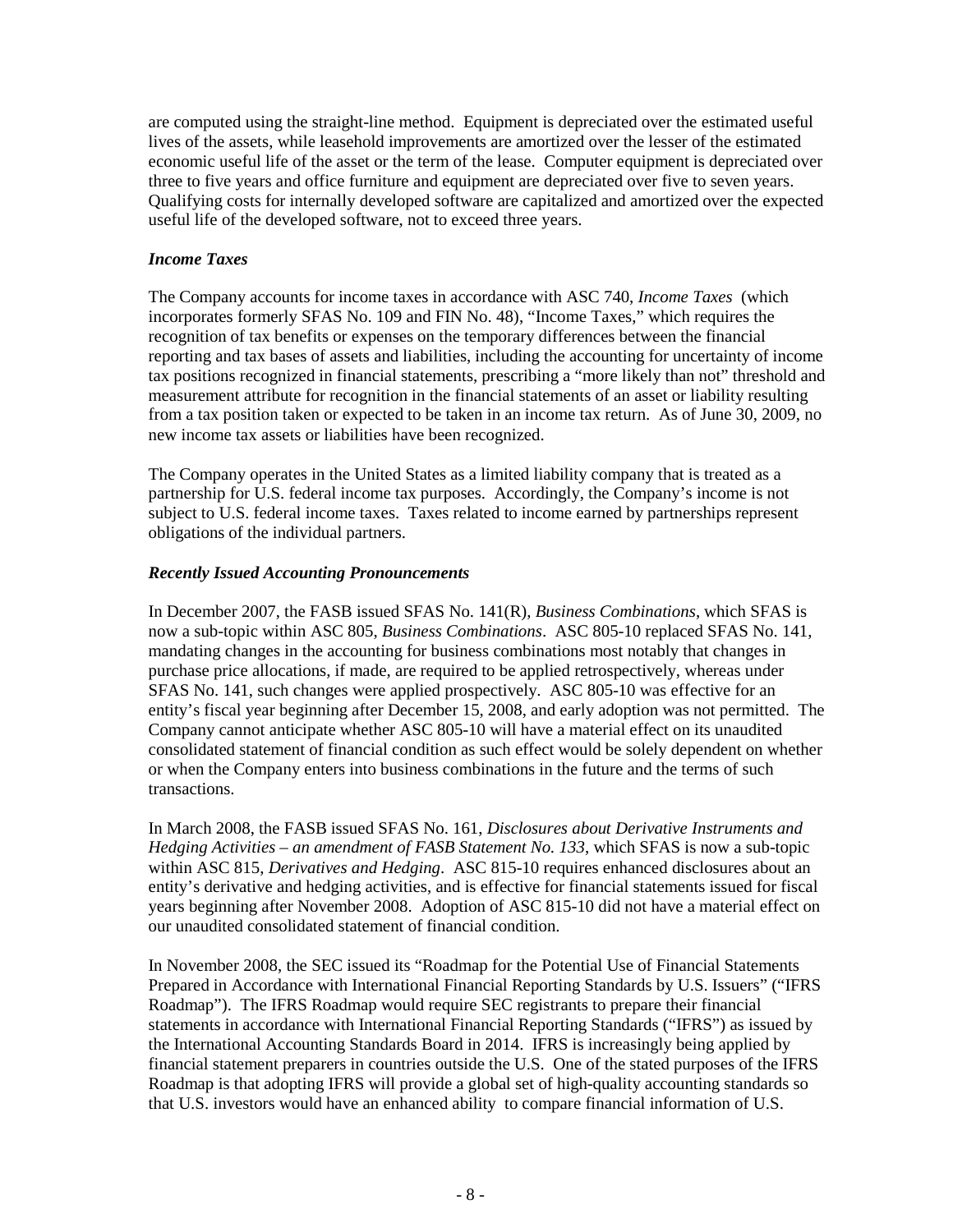companies with that of non-U.S. Companies. In issuing the IFRS Roadmap, the SEC stated that, in 2011, it will determine whether to proceed with rulemaking to require the use of IFRS by U.S. registrants beginning in 2014. Management is assessing the potential impact of adopting IFRS on the Company's unaudited consolidated statement of financial condition.

ASC 855, *Subsequent Events* (formerly SFAS No. 165), was issued in May 2009, effective for interim and annual periods ending after June 15, 2009 and extends disclosure requirements of subsequent events to include the date through which subsequent events have been evaluated for adjustment to or disclosure in financial statements and the basis for that date. The date to be used will represent either the date the financial statements were "issued" or the date such financial statements were "available to be issued". ASC 855 defines "issued" as the date when financial statements are widely distributed to shareholders and other financial statement users for general use and reliance in a form and format that complies with the Codification and defines "available to be issued" as financial statements that are complete in a form and format that complies with the Codification and all approvals necessary for issuance have been obtained. As an SEC registrant, the Company is required to evaluate subsequent events through the date its financial statements are issued. Adoption of ASC 855 for the period ended June 30, 2009 did not have a material effect on the Company's unaudited consolidated statement of financial condition.

ASC 860, *Transfers and Servicing*, incorporates former SFAS No. 166, *Accounting for Transfers of Financial Assets, an amendment of FASB No. 140*, which was issued in June 2009 and will be effective for interim and annual periods beginning after January 1, 2010. These pending provisions of ASC 860 will require more information about transfers of financial assets, including securitization transactions, and where entities have continuing exposure to the risks related to transferred financial assets. The concept of a "qualifying special-purpose entity" ("SPE") is eliminated under these pending provisions of ASC 860, which also changes the requirements for derecognizing financial assets and requires additional disclosures. Management is assessing the potential impact of adopting these pending provisions of ASC 860 on the Company's unaudited consolidated statement of financial condition.

ASC 810, *Consolidations*, incorporates former SFAS No. 167, *Amendments to FASB Interpretation No. 46(R)*. These pending provisions of ASC 810 revise former FASB Interpretation No. 46 (Revised December 2003), *Consolidation of Variable Interest Entities,* and changes how a reporting entity determines when an entity that is insufficiently capitalized or is not controlled through voting (or similar rights) and therefore should be consolidated. Consolidation of Variable Interest Entities ("VIE's") would be based on the target entity's purpose and design as well as the reporting entity's ability to direct the target's activities, among other criteria. SFAS No. 167 was issued in June 2009 and will be effective for interim and annual periods beginning after January 1, 2010. Management is assessing the potential impact of adopting these pending provisions of ASC 810 on the Company's unaudited consolidated statement of financial condition.

# **3. BROKERAGE ACTIVITIES AND RELATED RISKS**

Brokerage activities expose the Company to credit risks. These risks are managed in accordance with established risk management policies and procedures adopted by the Company. Management has established a risk management process that includes:

• A regular review of the risk management process by the executive management as part of their oversight role;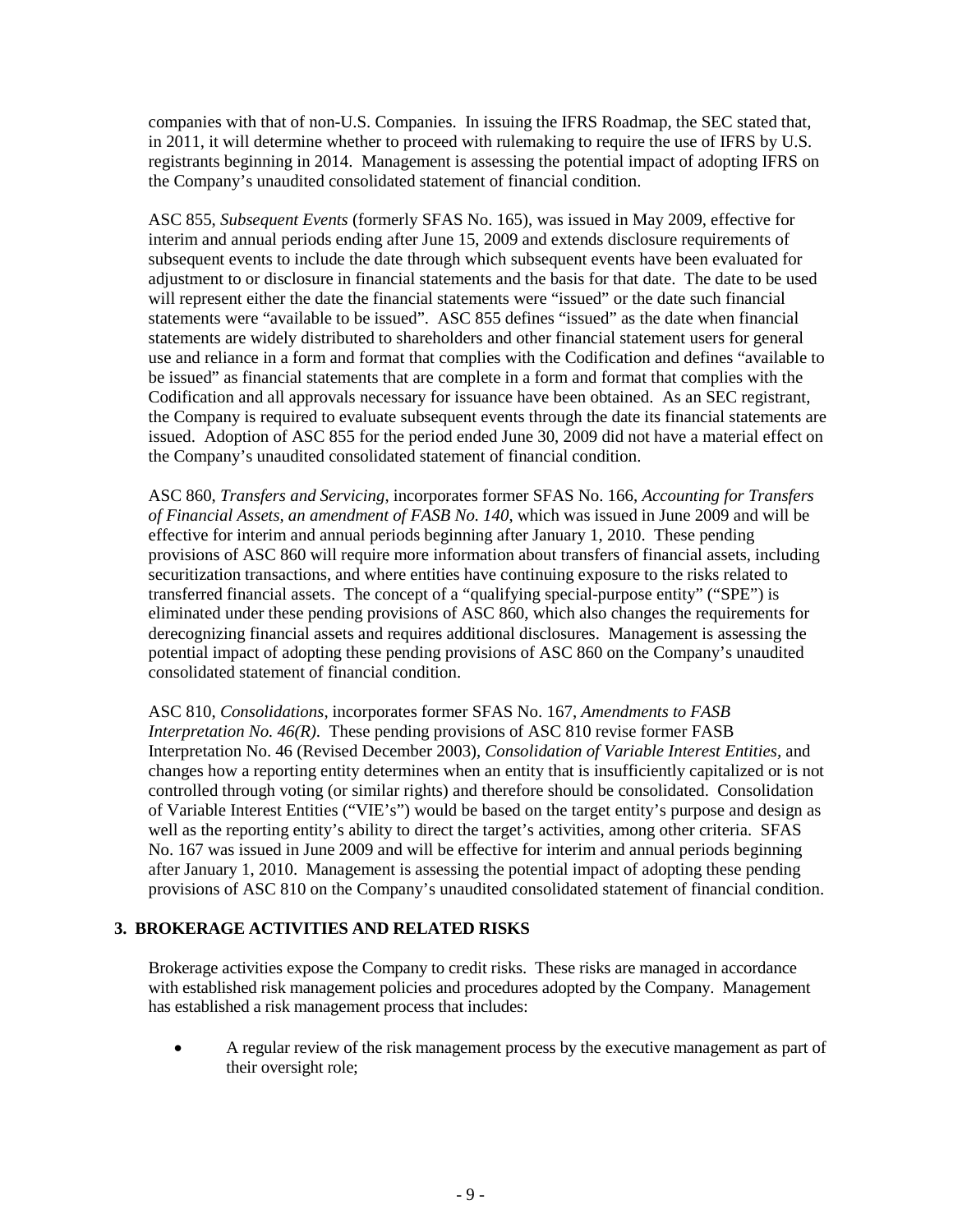- Defined risk management policies and procedures supported by a rigorous analytic framework; and
- Articulated risk tolerance levels as defined by executive management that are regularly reviewed to ensure that the Company's risk-taking is consistent with its business strategy, capital structure, and current and anticipated market conditions.

## *Credit Risk*

The Company is exposed to risk of loss if a counterparty or issuer fails to perform its obligations under contractual terms ("default risk"). Both cash instruments and derivatives expose the Company to default risk. The Company has established policies and procedures for reviewing and establishing limits for credit exposure, maintaining collateral, and continually assessing the creditworthiness of counterparties.

In the normal course of business, the Company executes, settles and finances various customer securities transactions. Execution of these transactions includes the purchase and sale of securities by the Company that exposes the Company to default risk arising from the potential that customers or counterparties may fail to satisfy their obligations. In these situations, the Company may be required to purchase or sell financial instruments at unfavorable market prices to satisfy obligations to other customers or counterparties. The Company seeks to control the risks associated with its customer margin activities by requiring customers to maintain collateral in compliance with regulatory and internal guidelines.

Liabilities to other brokers and dealers related to unsettled transactions (i.e., securities failed-toreceive) are recorded at the amount for which the securities were purchased, and are paid upon receipt of the securities from other brokers or dealers. In the case of aged securities failed-to-receive, the Company may purchase the underlying security in the market and seek reimbursement for losses from the counterparty.

The Company enters into securities purchased under agreements to resell and securities sold under agreements to repurchase transactions ("repos") in addition to securities borrowing and lending arrangements, all of which may result in credit exposure in the event the counterparty to a transaction is unable to fulfill its contractual obligations. In accordance with industry practice, repos are collateralized by securities with a market value in excess of the obligation under the contract. Similarly, securities borrowed and loaned agreements are collateralized by deposits of cash. The Company attempts to minimize credit risk associated with these activities by monitoring collateral values on a daily basis and requiring additional collateral to be deposited with or returned to the Company when deemed necessary.

# *Currency Risk*

Currency risk arises from the possibility that fluctuations in foreign exchange rates will impact the value of financial instruments. Financial instruments include non-U.S. dollar currency balances and currency forward contracts. Currency forward contracts are agreements to exchange future payments in one currency for payments in another currency. These agreements are used to effectively convert assets or liabilities denominated in different currencies. The Company uses currency forward contracts to manage the levels of its non-U.S. dollar currency balances to hedge its global exposure.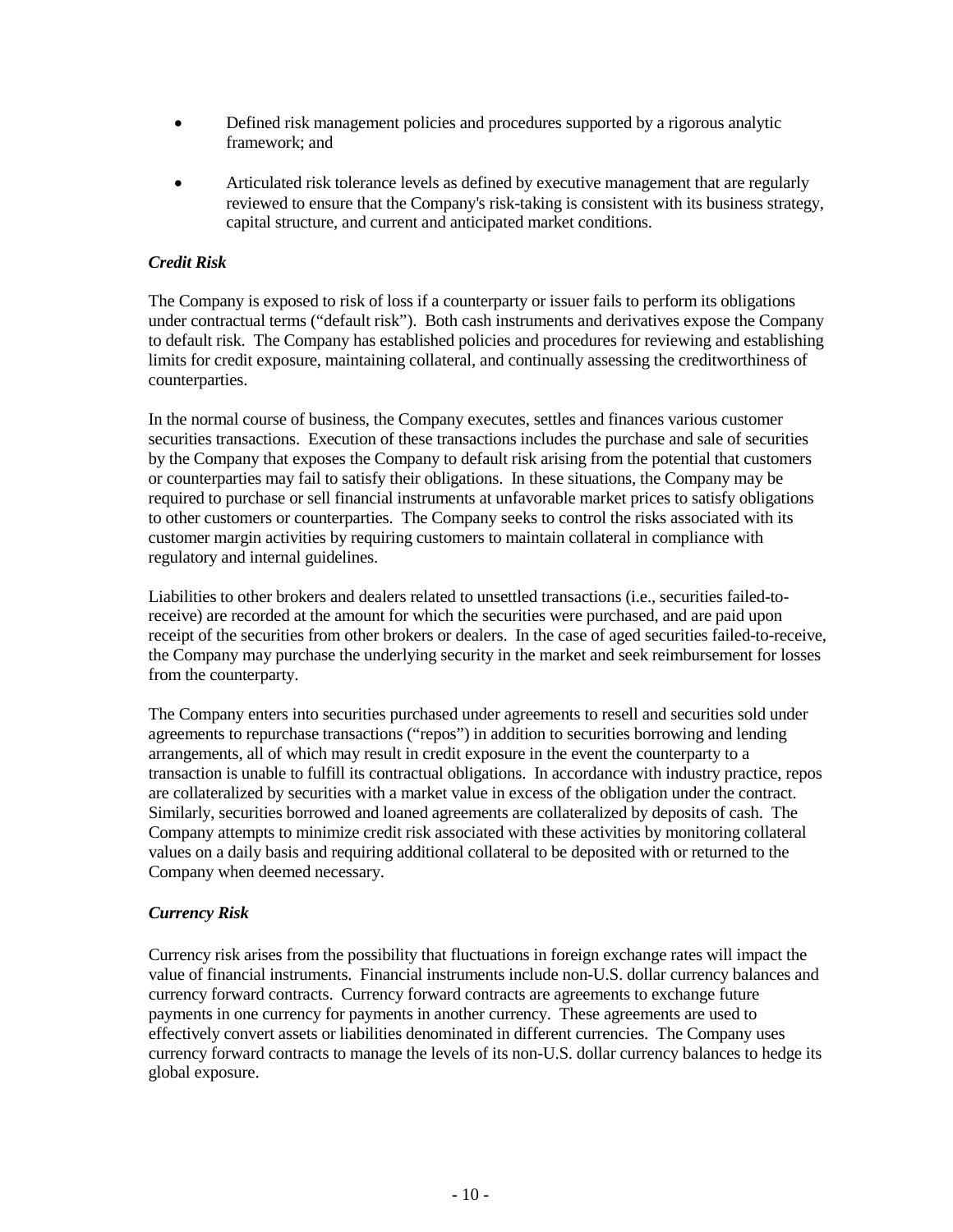#### *Concentrations of Credit Risk*

The Company's exposure to credit risk associated with its brokerage and other activities is measured on an individual counterparty basis, as well as by groups of counterparties that share similar attributes. Concentrations of credit risk can be affected by changes in political, industry, or economic factors. To reduce the potential for risk concentration, credit limits are established and monitored in light of changing counterparty and market conditions. As of June 30, 2009, the Company did not have any concentrations of credit risk.

# **4. SEGREGATON OF FUNDS AND RESERVE REQUIREMENTS**

As a result of customer activities, IBLLC is obligated by rules mandated by its primary regulators, the SEC and the CFTC to segregate or set aside cash or qualified securities to satisfy such rules which have been promulgated to protect customer assets. In addition, the IBLLC is a member of various clearing organizations at which cash or securities are deposited as required to conduct of day-to-day clearance activities.

In accordance with the Securities Exchange Act of 1934, IBLLC is required to maintain a separate bank account for the exclusive benefit of customers. At June 30, 2009, IBLLC held cash and securities of \$5,887,912,986 and securities purchased under agreements to resell of \$112,686,592 to satisfy this requirement.

During the year ended June 30, 2009, IBLLC performed the computations for the assets in the proprietary accounts of its introducing brokers (commonly referred to as "PAIB") in accordance with the customer reserve computation set forth under SEC Rule 15c3-3 (Customer Protection). At June 30, 2009, IBLLC had segregated \$2,000,187 of cash and securities.

In accordance with the Commodity Exchange Act, IBLLC is required to segregate all monies, securities and property received to margin and to guarantee or secure the trades or contracts of customers in regulated commodities. At June 30, 2009, IBLLC had cash and commodities of \$264,273,768, securities purchased under agreements to resell with a market value of \$247,464,580, payables to brokers, dealers and clearing organizations of (\$5,802,810) and commodities option contracts with net short market value of (\$17,453,133) segregated to satisfy this requirement. At June 30, 2009, the net market values of long and short commodity option contracts are included in payables to brokers, dealers and clearing organizations.

In accordance with CFTC regulation 30.7, IBLLC is required to secure all monies, securities and property received to margin and to guarantee or secure the trades or contracts of customers on foreign boards of trade. At June 30, 2009, IBLLC had cash and securities in the amount of \$16,380,263 and receivables from brokers, dealers and clearing organizations of \$158,176,971 segregated to satisfy this requirement.

Pursuant to the requirements of subparagraph  $(k)(2)(i)$  of SEC Rule 15c3-3, IB Corp. has established a special cash account for the exclusive benefit of certain of its customers to fund and pay amounts collected for the payment of expenses on behalf of such customers. At June 30, 2009, \$1,211,042 was segregated to satisfy this requirement.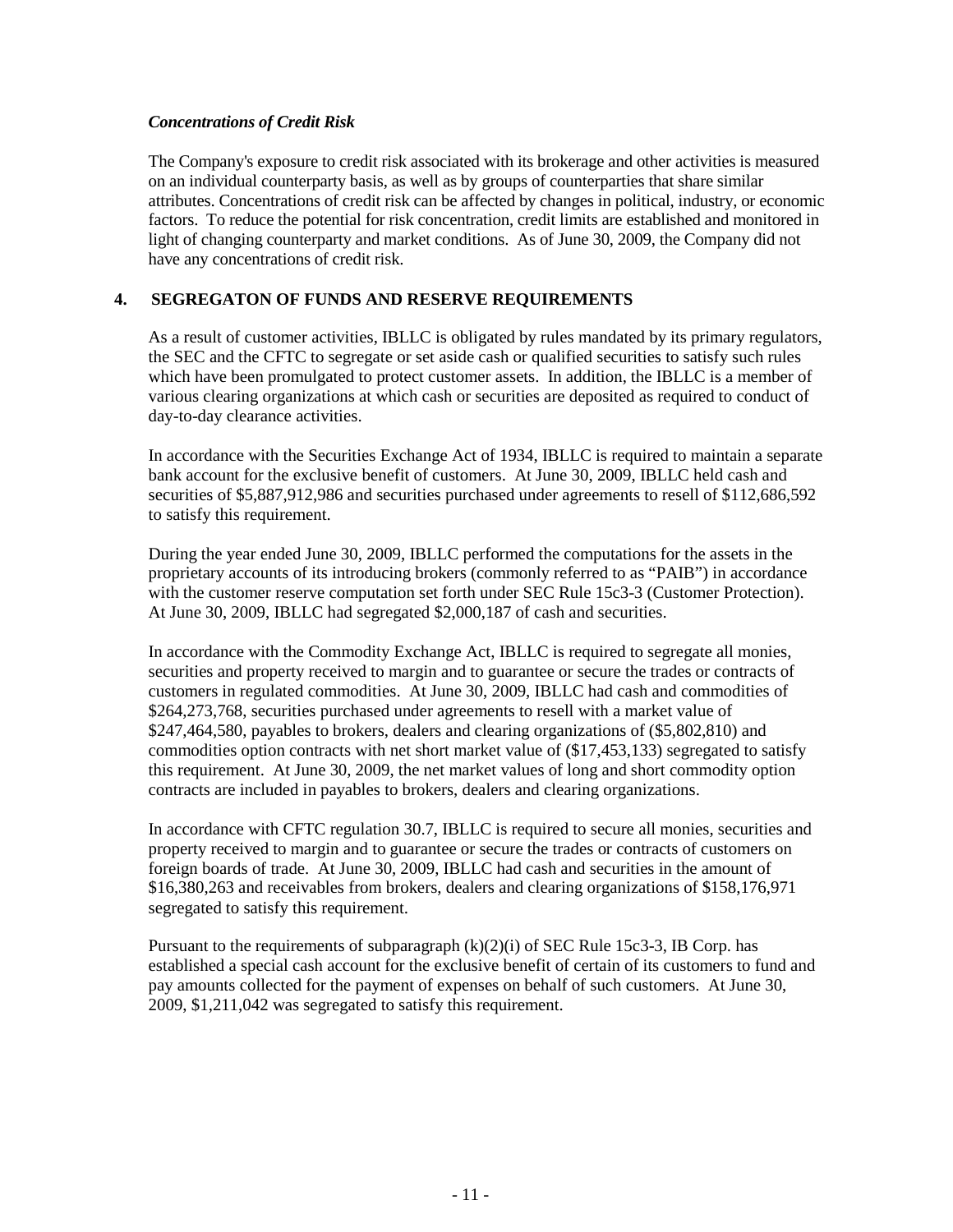#### **5. NET CAPITAL REQUIREMENTS**

IBLLC is subject to the SEC's Uniform Net Capital Rule (Rule 15c3-1), which requires the maintenance of minimum net capital. IBLLC has elected to use the alternative method permitted by the rule, which requires that IBLLC maintain minimum net capital, as defined, equal to the greater of \$500,000 or 2% of aggregate debit balances arising from customer transactions, as defined. IBLLC is also subject to the CFTC's minimum financial requirements (Regulation 1.17), which require that IBLLC maintain minimum net capital, as defined, the greater of \$5,000,000 or 8% of the total risk margin requirement for all positions carried in customer accounts plus 4% of the total risk margin requirement for all positions carried in non-customer accounts. The Uniform Net Capital Rule also provides that equity capital may not be withdrawn or cash dividends paid if resulting net capital would be less than 5% of aggregate debits. At June 30, 2009, IBLLC had net capital of \$696,556,790, which was \$636,761,815 in excess of required net capital of \$59,794,975.

IB Corp., a wholly-owned subsidiary of IBLLC, is subject to the regulatory requirements promulgated by the SEC and other regulatory and exchange authorities. Net capital and excess net capital at June 30, 2009 as defined by these regulatory authorities were \$1,458,944 and \$1,208,944, respectively.

#### **6. RELATED PARTY TRANSACTIONS**

IBLLC, IBUK and IBC are registered broker-dealers in the US, Great Britain and Canada, respectively, and engage in execution and clearing securities services for customers and affiliates. THLLC, THE, THC, THA and THSHK are registered securities dealers in US, Switzerland, Canada, Australia and Hong Kong, respectively, and trade on a proprietary basis. IBG LLC is the holding company for the group of operating companies. These companies share administrative, financial and technological resources, as well as engage in security transactions such as trade execution in the ordinary course of business with the Company.

Included in assets in the unaudited consolidated statement of financial condition were the following amounts with related parties at June 30, 2009:

| Securities borrowed from an affiliate                                         | \$947,178,923 |
|-------------------------------------------------------------------------------|---------------|
| Receivable from brokers, dealers and clearing organizations:                  |               |
| Receivable from brokers and dealers                                           | 175,314,191   |
| Mark-to-market gain on cross-currency swaps                                   | 3,248,241     |
| Receivable from customers - director, officer and affiliates account balances | 28,511,921    |
| Receivable from affiliates:                                                   |               |
| Loan receivable - unsecured demand note                                       | 50,000,000    |
| Advances receivable                                                           | 507,181       |
| Other                                                                         | 1,576         |
|                                                                               | 50,508,757    |
| Interest receivable                                                           | 126.249       |

Included in liabilities in the unaudited consolidated statement of financial condition were the following amounts with related parties at June 30, 2009: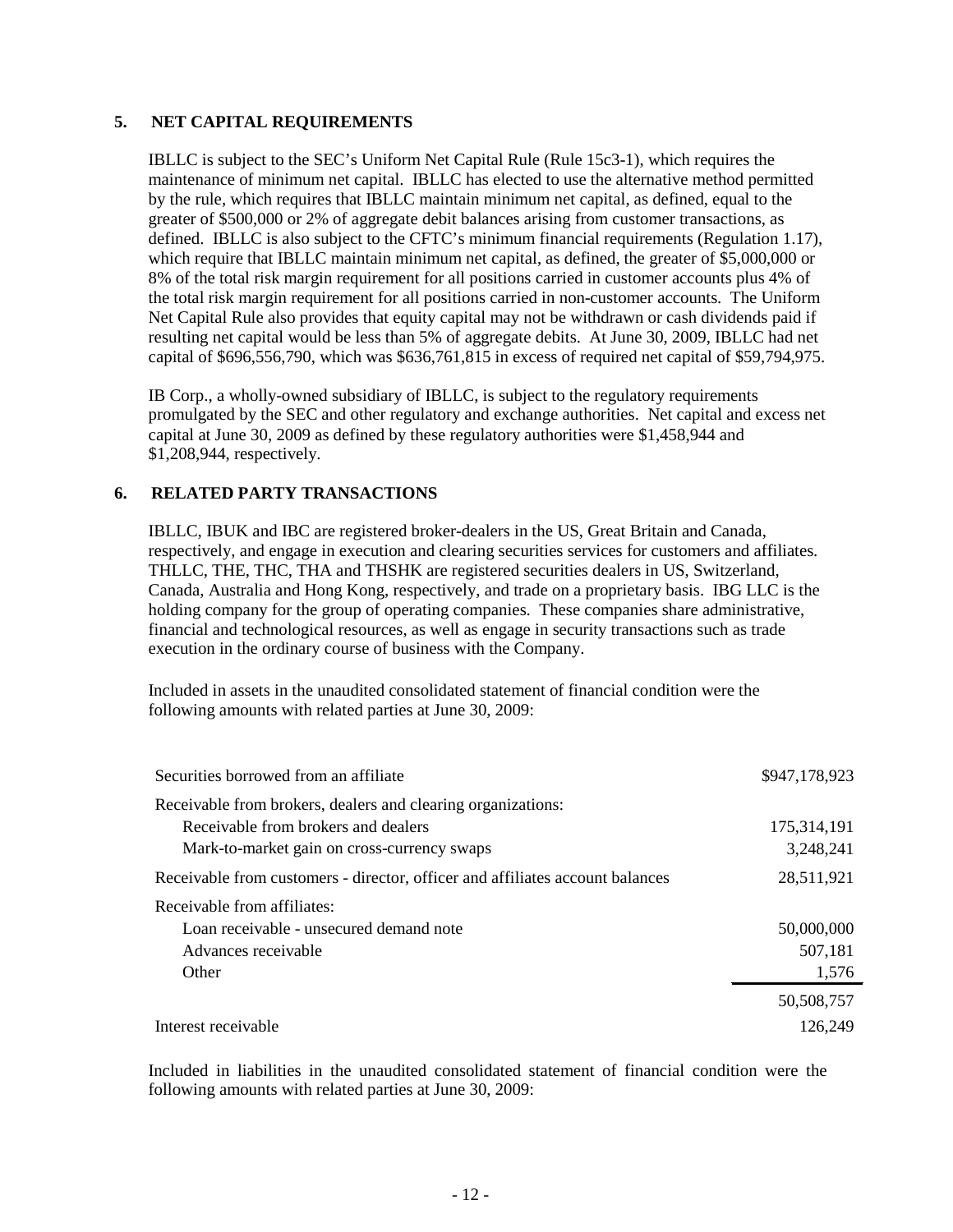| Securities loaned to an affiliate                                        | \$148,104,399 |
|--------------------------------------------------------------------------|---------------|
| Payable to customers - director, officer and affiliates account balances | 153,423,417   |
| Payable to affiliates:                                                   |               |
| Employee incentive plans payable                                         | 15,709,682    |
| Advances payable                                                         | 9,401,558     |
| Consulting fee payable                                                   | 5,277,732     |
| Administrative fee payable                                               | 2,592,993     |
| Brokerage fee payable                                                    | 1,913,580     |
| Rent payable                                                             | 412,978       |
| Other                                                                    | 11,290        |
|                                                                          | 35,319,813    |
| Interest payable                                                         | 2.062.985     |

# **7. DEFINED CONTRIBUTION AND EMPLOYEE INCENTIVE PLANS**

#### *Defined Contribution Plan*

The Group offers substantially all employees of U.S.-based operating companies who have met minimum service requirements the opportunity to participate in a defined contribution retirement plan qualifying under the provisions of Section 401(k) of the Internal Revenue Code. The general purpose of this plan is to provide employees with an incentive to make regular savings in order to provide additional financial security during retirement. The plan provides for the Company to match 50% of the employees' pretax contribution, up to a maximum of 10% of eligible earnings. The employee is vested in the matching contribution incrementally over six years.

#### *Employee Incentive Plans*

See Note 8 for information regarding changes to the Group's employee incentive plans and the adoption of new plans by IBG, Inc. in connection with its IPO.

#### *Return on Investment Dollar Units ("ROI Dollar Units")*

Between 1998 and 2006, IBG LLC granted all non-member employees ROI Dollar Units, which are redeemable under the amended provisions of the plan, and in accordance with regulations issued by the Internal Revenue Service (Section 409A of the Internal Revenue Code). Upon redemption, the grantee is entitled to accumulated earnings on the face value of the certificate, but not the actual face value. For grants made in 1998 and 1999, grantees may redeem the ROI Dollar Units after vesting on the fifth anniversary of the date of their grant and prior to the tenth anniversary of the date of their grant. For grants made between January 1, 2000 and January 1, 2005, grantees must elect to redeem the ROI Dollar Units upon the fifth, seventh or tenth anniversary date. These ROI Dollar Units will vest upon the fifth anniversary of the date of their grant and will continue to accumulate earnings until the elected redemption date. For grants made on or after January 1, 2006, all ROI Dollar Units shall vest on the fifth anniversary date of their grant and will be automatically redeemed. Subsequent to the IPO, no additional ROI Dollar Units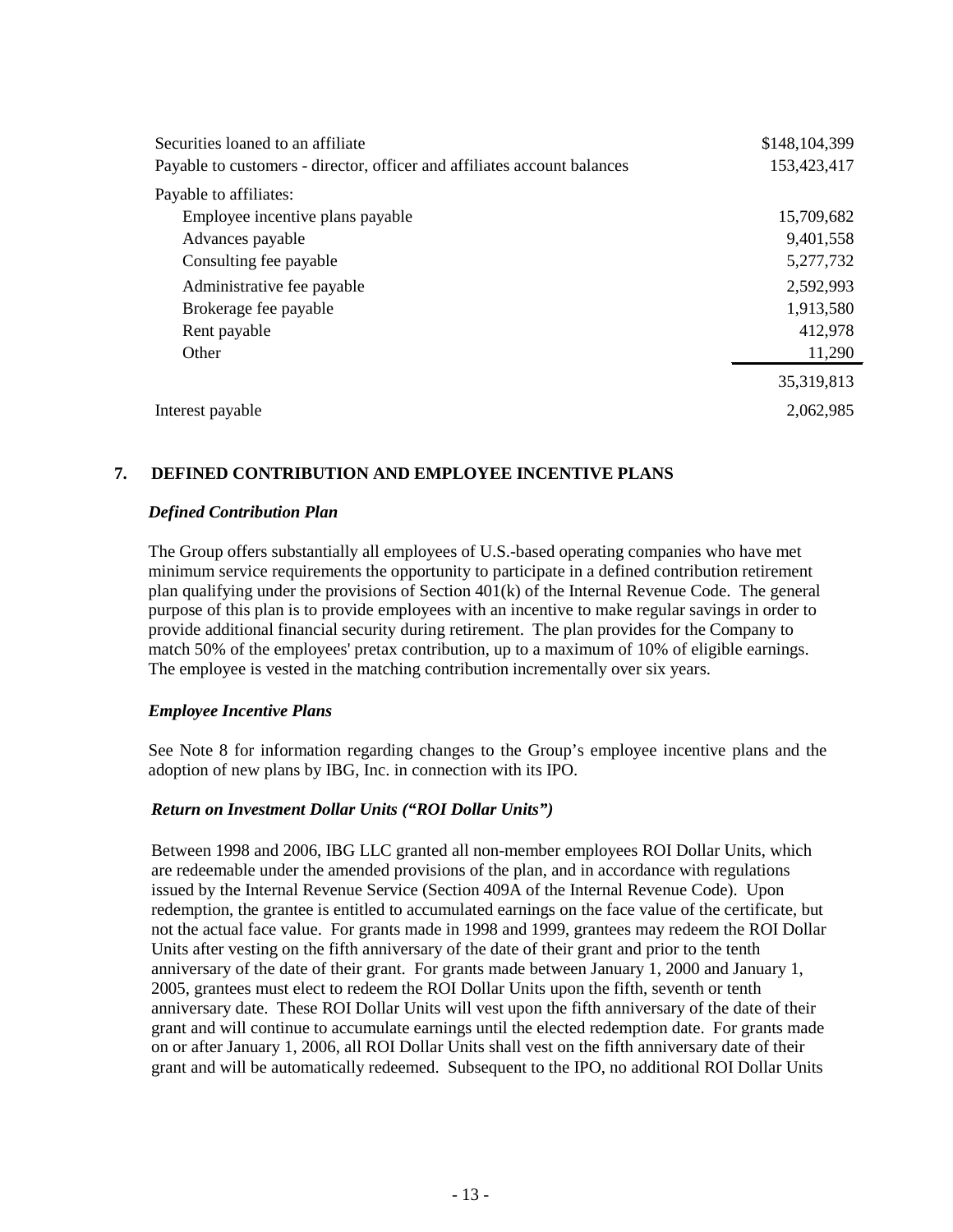have been or will be granted, and non-cash compensation to employees will consist primarily of grants of shares of Common Stock as described below under "2007 Stock Incentive Plan."

As of June 30, 2009, payables to employees of the Company for ROI Dollar Units were \$5,806,953, of which \$2,620,717 were vested. These amounts are included in accounts payable, accrued expenses and other liabilities in the unaudited consolidated statement of financial condition.

## *Employee Incentive Plans*

IBG, Inc. currently has an approximate 10.5% member interest in IBG LLC, is the sole managing member of IBG LLC and consolidates IBG LLC's financial results into its financial statements. IBG Holdings LLC, a Delaware limited liability company, owns the remaining 89.5%. Under the provisions of an exchange agreement, IBG, Inc. expects to acquire over time the remaining member interests in IBG LLC that it does not own. The primary manner in which the acquisition of member interests is expected to be paid is from the proceeds from sales of additional shares of IBG, Inc. Class A Common Stock ("Common Stock"). 360 million shares of authorized Common Stock have been reserved for such future sales.

In connection with the IPO, IBG, Inc. adopted the 2007 Stock Incentive Plan and the 2007 ROI Unit Stock Plan, each of which is discussed below.

# *2007 Stock Incentive Plan*

Under the Interactive Brokers Group, Inc. 2007 Stock Incentive Plan (the "Stock Incentive Plan"), up to 9.2 million shares of Common Stock may be granted and issued to directors, officers, employees, contractors and consultants of IBG, Inc. and its subsidiaries. The purpose of the Stock Incentive Plan is to promote IBG, Inc.'s long-term financial success by attracting, retaining and rewarding talented employees.

The Stock Incentive Plan is administered by the Compensation Committee of IBG, Inc.'s board of directors. The Compensation Committee has discretionary authority to determine which employees are eligible to participate in the Stock Incentive Plan. The Compensation Committee establishes the terms and conditions of the awards under the Stock Incentive Plan, including the number of awards offered to each employee and all other terms and conditions applicable to such awards in individual grant agreements. Awards are expected to be made primarily through grants of Common Stock. The Stock Incentive Plan will provide that awards will be subject to issuance over time and may be forfeited upon an employee's termination of employment or violation of certain applicable covenants prior to issuance, unless determined otherwise by the Compensation Committee.

The Stock Incentive Plan provides that, upon a change in control, the Compensation Committee may, at its discretion, fully vest any granted but unissued shares of Common Stock awarded under the Stock Incentive Plan, or provide that any such granted but unissued shares of Common Stock will be honored or assumed, or new rights substituted therefore by the new employer on a substantially similar basis and on terms and conditions substantially comparable to those of the Stock Incentive Plan.

IBG, Inc. granted awards in connection with the IPO and is expected to continue to grant awards on or about January 1 of each year to specific employees as part of an overall plan of equity compensation. Shares of restricted Common Stock granted to employees of the Company at the time of the IPO have been or will be issued in accordance with the following schedule: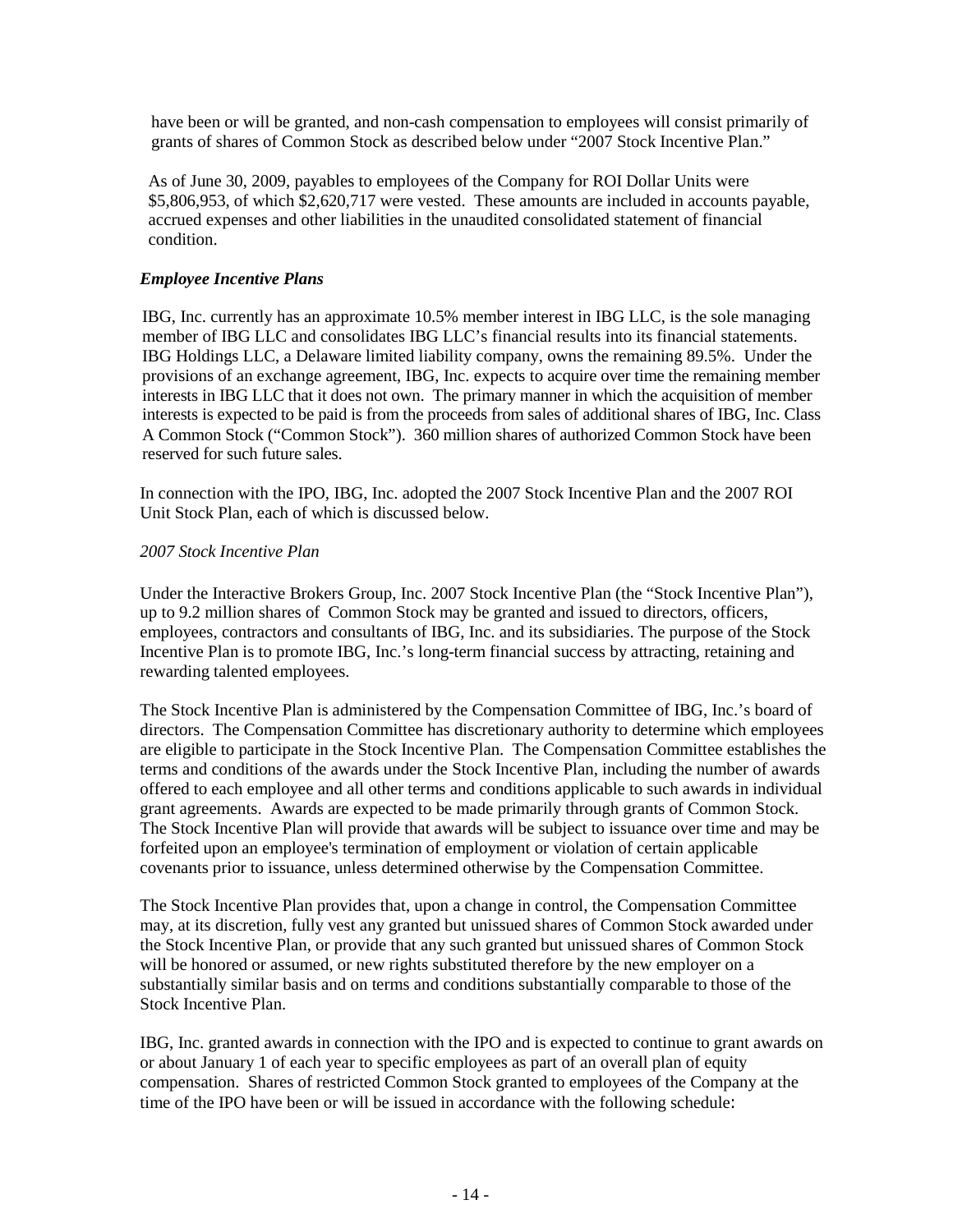- 10% on the date of the IPO; and
- an additional 15% on each of the first six anniversaries of the date of the IPO, assuming continued employment with Group companies and compliance with non-competition and other applicable covenants.

On May 9, 2009, 94,433 shares of Class A common stock, with a total fair value of approximately \$1.5 million, were distributed to employees pursuant to the Stock Incentive Plan. There were no forfeitures for the six months ended June 30, 2009 under this plan.

#### *2007 ROI Unit Stock Plan*

Certain employees of the Company currently hold ROI Dollar Units (as described in Note 7) that entitle each holder thereof to accumulated earnings on the face value of the certificate representing his or her ROI Dollar Units. In connection with the IPO, ROI Dollar Units were, at the employee's option, redeemable for cash as currently provided for under the current ROI Dollar Unit plan, or the accumulated earnings attributable to the ROI Dollar Units as of December 31, 2006 may have been elected to be invested in shares of Common Stock pursuant to the Interactive Brokers Group, Inc. 2007 ROI Unit Stock Plan (the "ROI Unit Stock Plan"). 193,873 shares of restricted Common Stock to be issued to employees of the Company under the ROI Unit Stock Plan have been or will be distributed in accordance with the following schedule, subject to the conditions below:

- 10% on the date of the IPO (or on the first anniversary of the IPO, in the case of U.S. ROI Unit holders who made the above-referenced elections after December 31, 2006); and
- an additional 15% on each of the first six anniversaries of the date of the IPO (or on each of the next six anniversaries of the date of the IPO, in the case of U.S. ROI Unit holders who made the above-referenced elections after December 31, 2006), assuming continued employment with IBG, Inc. and compliance with other applicable covenants.

Shares, granted under the 2007 ROI Unit Stock Plan and the Stock Incentive Plan, are subject to forfeiture in the event an employee ceases employment with the Company. The plans provide that employees who discontinue employment with the Company without cause and continue to meet the terms of the plans' post-employment provisions will forfeit 50% of unvested previously granted shares unless the employee is over the age of 59, in which case the employee would be eligible to receive 100% of unvested shares previously granted. Distributions of remaining shares to former employees will occur on or about the calendar quarter end following the anniversary of the discontinuation of employment over a five (5) year vesting schedule, 12.5% in each of the first four years and 50% in the fifth year.

On May 9, 2009, 29,481 shares of Class A common stock, with a total fair value of approximately \$0.5 million, were distributed to employees pursuant to the 2007 ROI Unit Stock There were no forfeitures for the six months ended June 30, 2009 under this plan.

# **8. PROPERTY AND EQUIPMENT**

Property and equipment which are included in other assets in the unaudited consolidated statement of financial condition and are comprised of leasehold improvements, computer hardware, software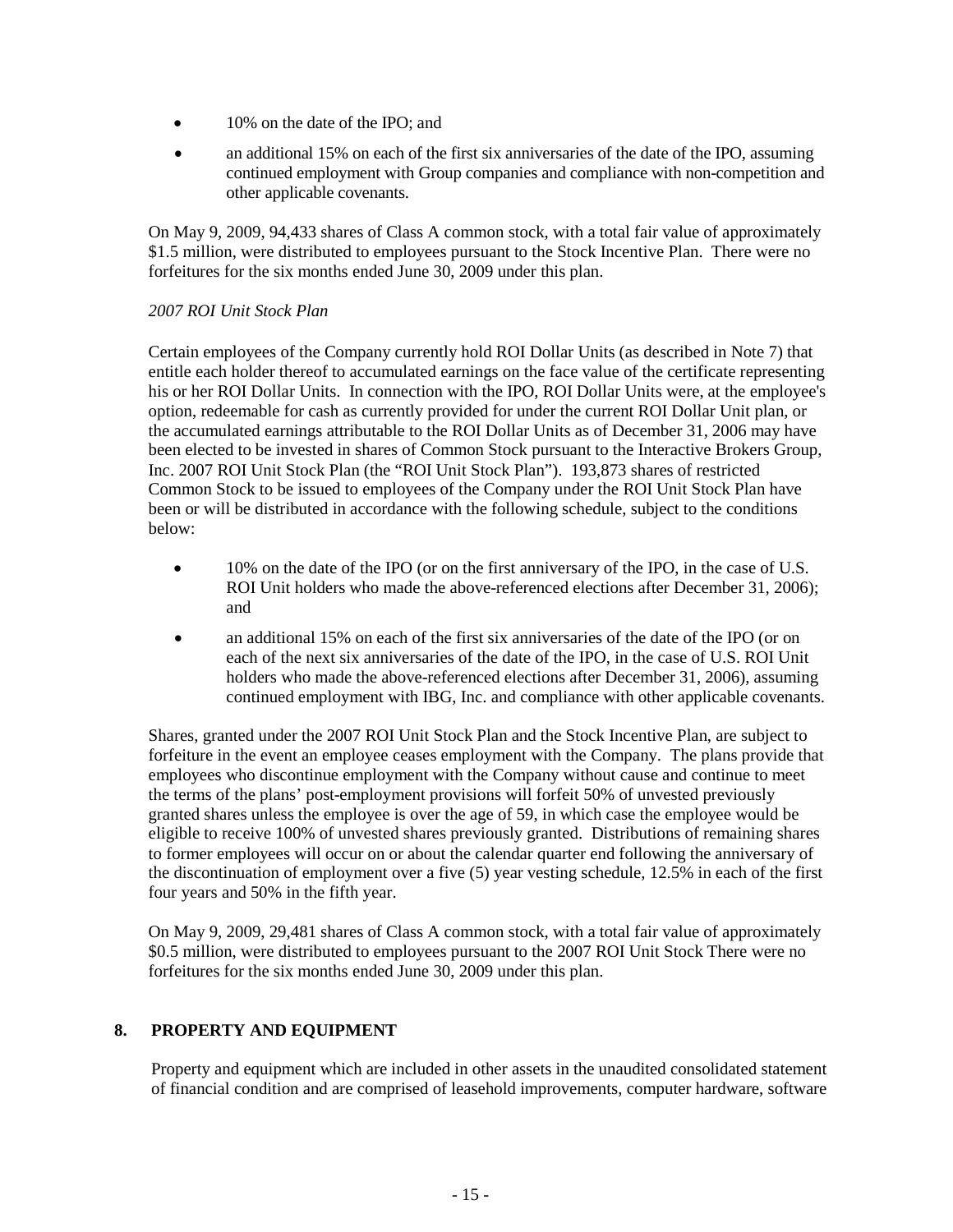developed for the Group's internal use and office furniture and equipment, at June 30, 2009 consisted of:

| Leasehold improvements                           | \$14,164,228 |
|--------------------------------------------------|--------------|
| Computer equipment                               | 7,197,820    |
| Internally developed software                    | 6,117,193    |
| Office furniture and equipment                   | 460,412      |
|                                                  | 27,939,653   |
| Less - accumulated depreciation and amortization | (9,293,055)  |
| Property and equipment, net                      | \$18,646,598 |

# **9. COMMITMENTS, CONTINGENCIES AND GUARANTEES**

#### *Litigation*

The Company is subject to certain pending and threatened legal actions which arise out of the normal course of business. As of June 30, 2009, the Company has been named party to various to legal actions. The Company intends to vigorously defend these actions as necessary. Litigation is inherently unpredictable, particularly in proceedings where claimants seek substantial or indeterminate damages, or which are in their early stages. The Company cannot predict with certainty the actual loss or range of loss related to such legal proceedings, the manner in which they will be resolved, the timing of final resolution or the ultimate settlement. In the opinion of management, after consultation with counsel, the resolution of all ongoing legal proceedings will not have a material adverse effect on the Company's unaudited consolidated statement of financial condition. Contingency reserves have been established in accordance ASC 450, *Contingencies* (formerly SFAS No. 5)*.* Once established, reserves are adjusted when there is more information available or when an event occurs requiring a change.

#### *Guarantees*

The Company provides guarantees to securities and futures clearinghouses and exchanges which meet the accounting definition of a guarantee ASC 460, *Guarantees* (formerly FIN No. 45). Under the standard membership agreement, members are required to guarantee the performance of other members. Under the agreements, if another member becomes unable to satisfy its obligations to the clearinghouse, other members would be required to meet shortfalls. In the opinion of management, the Company's liability under these arrangements is not quantifiable and could exceed the cash and securities it has posted as collateral. However, the potential for the Company to be required to make payments under these arrangements is remote. Accordingly, no contingent liability is carried in the unaudited consolidated statement of financial condition for these arrangements.

In connection with its retail brokerage business, the Company performs securities and commodities execution, clearance and settlement on behalf of its customers for whom it commits to settle trades submitted by such customers with the respective clearing houses. If a customer fails to fulfill its obligation, the Company must fulfill the customer's obligation with the trade counterparty.

The Company is fully secured by assets in customers' accounts and any proceeds received from securities and commodities transactions entered into by the Company on behalf of customers. No